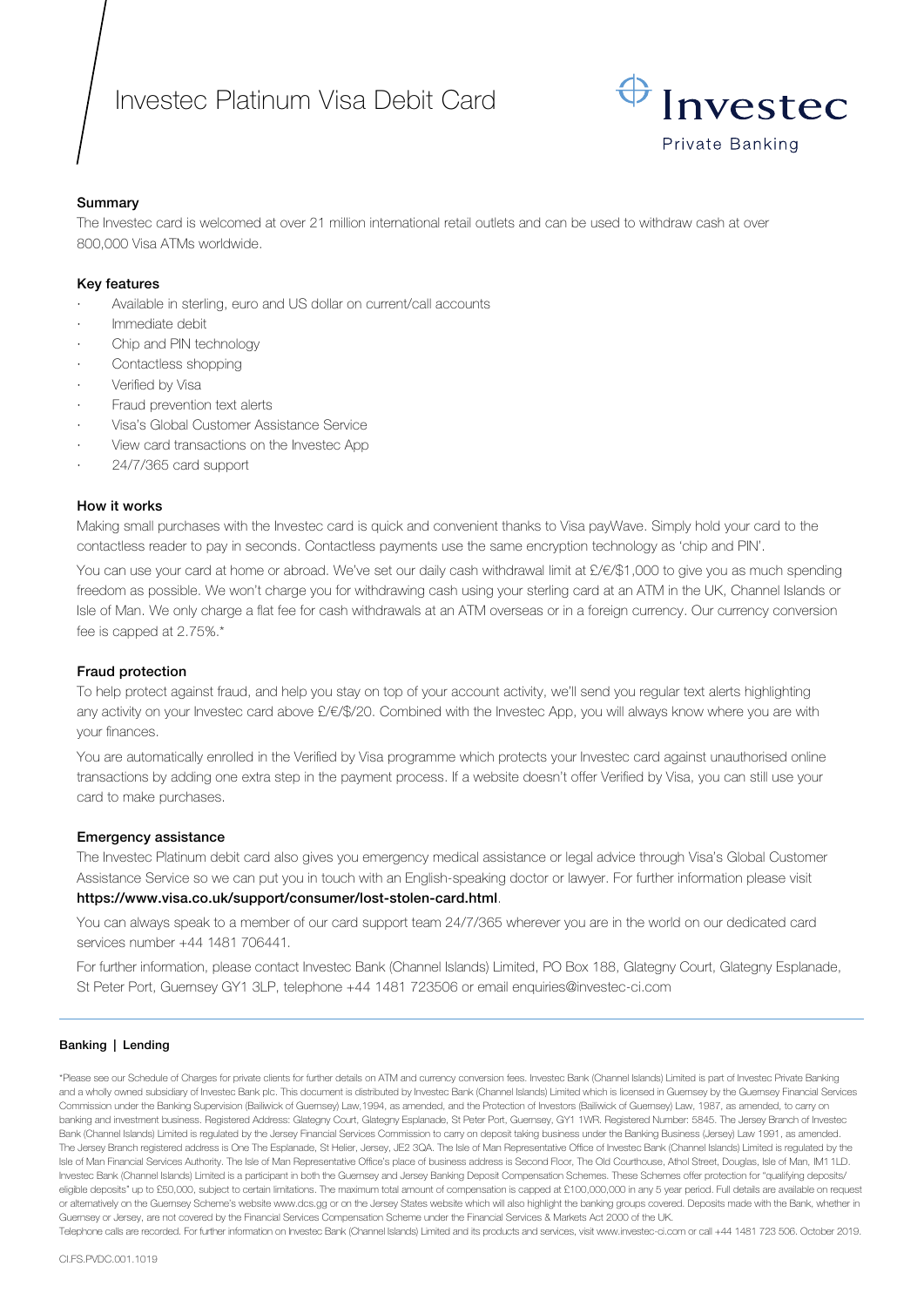Investec Platinum Visa Debit Card Terms & Conditions



These Card Terms apply if you have an Investec Platinum Visa Debit card and should be read in conjunction with our General Terms and any Special Terms.

#### 1 Definitions and Interpretation

| 1.1 | <b>Definitions</b>             |                                                                                                                       |
|-----|--------------------------------|-----------------------------------------------------------------------------------------------------------------------|
|     | in these Card Terms:           |                                                                                                                       |
|     | Account                        | means the account(s) opened or to be opened in the name of the client with the Bank as a Guernsey                     |
|     |                                | Account or a Jersey Account                                                                                           |
|     | <b>ATM</b>                     | means a machine that dispenses cash or performs other banking services when a Cardholder inserts his Card             |
|     | Bank or we or us               | means Investec Bank (Channel Islands) Limited                                                                         |
|     | <b>Business Day</b>            | means a day (other than a Saturday, Sunday or bank holiday) on which banks are open for general business              |
|     |                                | in London, Guernsey and Jersey                                                                                        |
|     | Card                           | means the Investec Platinum Visa debit card issued or to be issued by the Bank to a Cardholder in                     |
|     |                                | accordance with these Card Terms in respect of an Account                                                             |
|     | Cardholder                     | means you, and any additional person approved by you and accepted by us to hold a Card and to conduct                 |
|     |                                | transactions by means of the Card                                                                                     |
|     | <b>Card Terms</b>              | means these terms and conditions as amended from time to time                                                         |
|     | <b>Card Scheme</b>             | means the payment networks linked to the Card of which we are a member, such as Visa                                  |
|     | Client or you                  | means the person(s) named as holder of an Account                                                                     |
|     | <b>Contactless Transaction</b> | means the method used to pay for goods or services by holding the Card near a payment terminal, which                 |
|     |                                | picks up a signal and processes the transaction                                                                       |
|     | <b>General Terms</b>           | means the Bank's General Terms and Conditions, as amended from time to time                                           |
|     | Loss                           | means, for the purpose of Sections 12 and 13, all costs (including the costs of taking legal or other                 |
|     |                                | professional advice), expenses, losses, liabilities, penalties (including in relation to any tax liability), damages, |
|     |                                | claims, actions, proceedings or demands which may be brought against, suffered or incurred by the relevant            |
|     |                                | person                                                                                                                |
|     | <b>PIN</b>                     | Personal identification Number issued by the Bank in respect of a Card, and which may be changed                      |
|     |                                | by the Cardholder                                                                                                     |
|     | <b>POS</b>                     | means Point of Sale                                                                                                   |
|     | <b>Schedule of Charges</b>     | means the fees applicable to the services provided by the Bank in these Card Terms, a copy of which has               |
|     |                                | been provided to you, and as may be amended by the Bank from time to time. The Schedule of Charges                    |
|     |                                | is also available on request and at www.investec-ci.com                                                               |
|     | <b>Security Questions</b>      | means the pre-agreed answers to three questions used to identify you by our Client Support Centre                     |
|     |                                |                                                                                                                       |

#### *1.2 Interpretation*

In these Card Terms, unless otherwise stated:

- 1.2.1 any capitalised terms appearing in these Card Terms which are not defined will have the meanings given to them in the General Terms;
- 1.2.2 references to words in the singular include the plural and vice versa, and words denoting any gender include all genders;
- 1.2.3 references to a document shall be construed as references to such document in force for the time being and as amended, varied, supplemented, restated, substituted or novated from time to time;
- 1.2.4 references to a "person" include a natural person, corporation, firm, company, partnership, limited partnership, limited liability partnership, foundation, joint venture, unincorporated body of persons, individual or any state or any agency of a state, whether or not a separate legal entity;
- 1.2.5 references to the "Bank", "us", "we", the "Client", "you" or any other person include that person's permitted assignees, transferees and successors in title, whether direct or indirect;
- 1.2.6 references to the exercise of the Bank's or our discretion will be to the sole, absolute and unfettered discretion of the Bank and we will not be required to give any reasons for our decision;
- 1.2.7 references to "use" or "misuse" of a Card includes the details of the Card and the PIN associated with the Card
- 1.2.8 references to a time of day are to the local time in Guernsey and Jersey;
- 1.2.9 references to "Sections" are to sections of this document; and
- 1.2.10 headings are for ease of reference only and shall not affect the interpretation of this document.

# 2 Ownership and use of Cards

- 2.1 All Cards remain the property of the Bank and must not be copied or reproduced by any Cardholder.
- 2.2 The use of a Card by a Cardholder for any transaction will signify acceptance of these Card Terms.
- 2.3 The currency of each Card is displayed on the front and back of the Card.
- 2.4 We may issue Cards in different currencies on your request.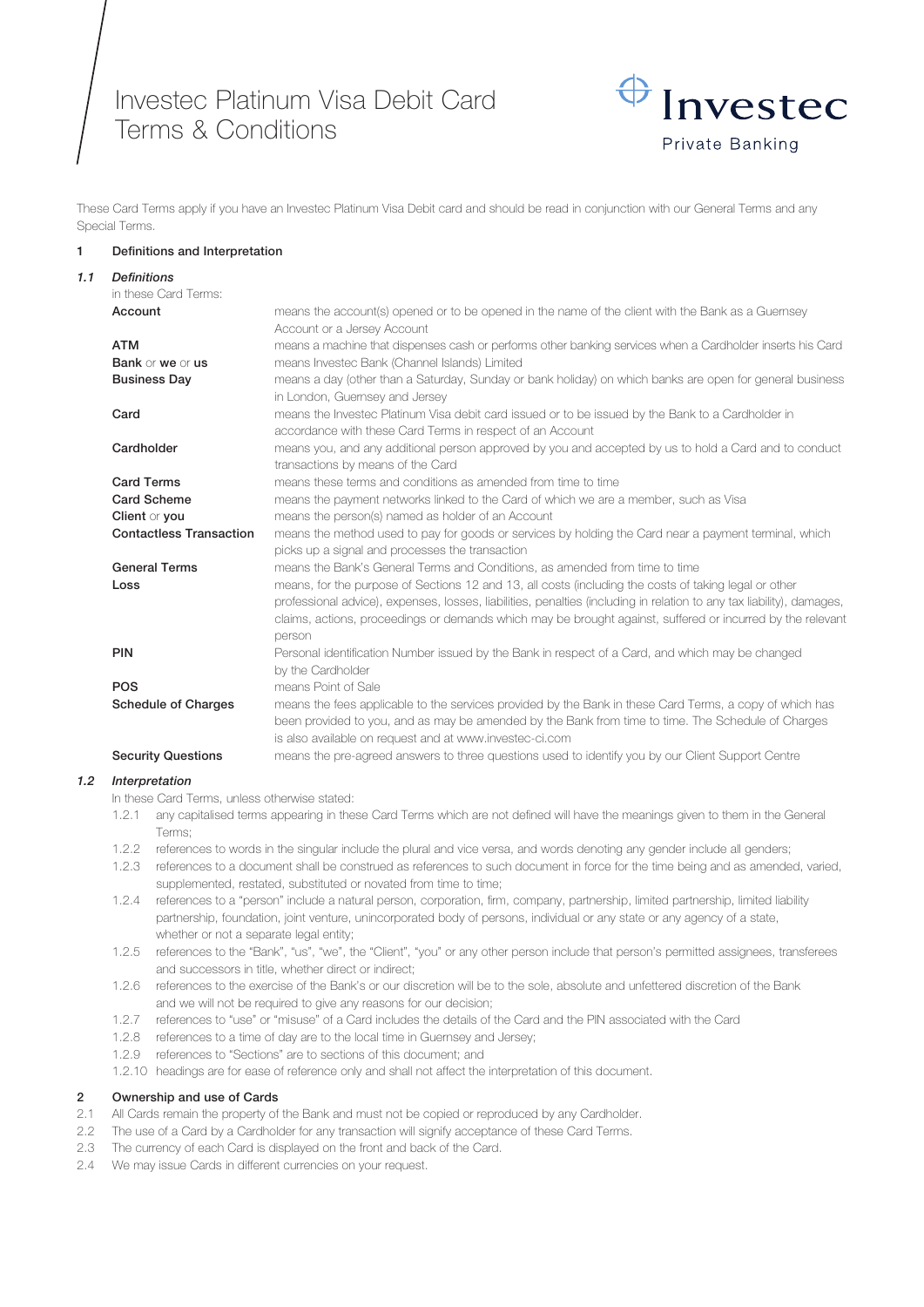# 3 New and replacement Cards

- 3.1 Upon receipt of a new or replacement Card you must ensure that:
	- 3.1.1 it is signed by the Cardholder; and
	- 3.1.2 the Cardholder activates the Card by telephoning us on +44 1481 706 441 between 09.00 and 17.00 UK time on any Business Day.

3.2 If we decide not to renew or replace a Card, we will let you know but we do not have to tell you the reason for our decision.

## 4 Card security

- 4.1 You must:
	- 4.1.1 keep all Cards secure at all times and not allow any other person to use it;
	- 4.1.2 on receiving your PIN advice slip, memorise your PIN and then immediately destroy your PIN advice slip;
	- 4.1.3 not write down or record your PIN or other security details;
	- 4.1.4 not disclose your PIN to any other person, including the Police, family members or Bank staff;
	- 4.1.5 ensure no one can see you enter your PIN at an ATM or a POS terminal;
	- 4.1.6 ensure no one knows your Security Questions;
	- 4.1.7 ensure that your Card is returned to you after making any transaction;
	- 4.1.8 not leave your Card unattended or out of your sight; and
	- 4.1.9 ensure that all other Cardholders comply with the above provisions and the recommendations in Sections 4.2 and 4.3.
- 4.2 On receipt of your Card you may select your own PIN at an ATM which offers this service. You must not choose unsuitable numbers such as birth dates, months or years, parts of your telephone number, parts of your card number or sequential or easily identifiable numbers (eg 2345 or 2222) or other numbers easily connected with you.
- 4.3 We recommend that different PINs are used for different Cards.
- 4.4 You must not, and must ensure that any other Cardholder must not, use or continue to use a Card:
	- 4.4.1 before or after the period for which the Card is valid;
	- 4.4.2 after we have notified you that we have suspended, withdrawn or restricted the use of such Card;
	- 4.4.3 after we have demanded that you return any Card to us, or we (or someone acting for us) have kept such Card;
	- 4.4.4 if we receive notice of the loss, theft or possible misuse of your Card and inform you accordingly;
	- 4.4.5 if your Account is closed; or
	- 4.4.6 for any unlawful purpose.
- 4.5 If a Card issued to you or any Cardholder is lost or stolen, or if a Cardholder suspects that someone knows his or her PIN, you must phone us immediately on our 24-hour customer services number +44 1481 706441. You will be responsible for all transactions made on the Card until such notification.
- 4.6 Failure to follow the above procedures may affect your liability, as set out in our General Terms and these Card Terms.

#### 5 Transactions on your Card

- 5.1 Provided that there is sufficient credit balance on your Account, a Card may be used by a Cardholder to obtain cash from any Visa ATM.
- 5.2 Withdrawals may be made up to the daily cash withdrawal limit from time to time, details of which are available upon request. We may adjust the limit from time to time. This limit applies to both UK and overseas withdrawals.
- 5.3 A Card may be used to make purchases from retailers or suppliers of services which display either the Visa or the Visa Debit logo.
- 5.4 We will only debit the transaction amount to your Account when we receive the request from the bank of the retailer or supplier of services. This means that there may be a delay between the time of a transaction and the amount being debited from your Account. Overseas transactions may take longer.
- 5.5 We will normally debit your Account with the transaction amount and any applicable charges within one Business Day of receiving the request for payment from the Card Scheme. This applies whether or not this puts your Account into, or increases, a planned or unplanned overdraft.
- 5.6 In the case of a transaction in a foreign currency on your Card, in addition to any applicable transaction charge, we may impose a currency conversion fee, details of which are listed in our Schedule of Charges. If the transaction amount is converted into the currency of the Card the conversion will take place on the day it is processed by Visa based on the Visa Payment Scheme Exchange Rate which is published on the Visa website.
- 5.7 You agree to accept all amounts charged to your Account by your Card and any Cardholder's Card (even when the details on the sales voucher are wrong or where no sales voucher is signed) if it appears to us that a Cardholder has authorised the transaction. If we receive a refund voucher which we consider to be acceptable we will refund your Account.
- 5.8 We may deduct the amount of any payment (and any charges) from your Account even if the relevant Card has been cancelled, withdrawn, suspended, restricted, stopped or terminated by the time we make the deduction.
- 5.9 We will not be liable to you if payment or withdrawal of cash on a Card is refused by any third party or through any ATM.

#### 6 Suspension, withdrawal and restriction

- 6.1 We may suspend, withdraw or restrict the use of a Card or reduce the transaction limit for such period and on such terms as we consider appropriate if:
	- 6.1.1 we have reasonable grounds to suspect that the details of such Card have not been kept safe or that personal or security information relating to the Card or your Account is in the possession of or may be accessed by an unauthorised person; or
	- 6.1.2 we have reasonable grounds to suspect unauthorised or fraudulent use of any Card; or
	- 6.1.3 an unauthorised person has made or attempted to make transactions on the Card; or
	- 6.1.4 we suspect fraud or other criminal activity in relation to the Card; or
	- 6.1.5 we become aware of a dispute or possible dispute relating to the Account or any Card, between or amongst (a) any Account holders, or (b) any Account holders and any Cardholder; or
	- 6.1.6 as a result of a change in the way you operate your Account or in your financial circumstances, we have reasonable grounds to believe that you may have difficulty in meeting your commitments; or
	- 6.1.7 you have breached any provision of these Card Terms; or
	- 6.1.8 we consider it appropriate for your protection.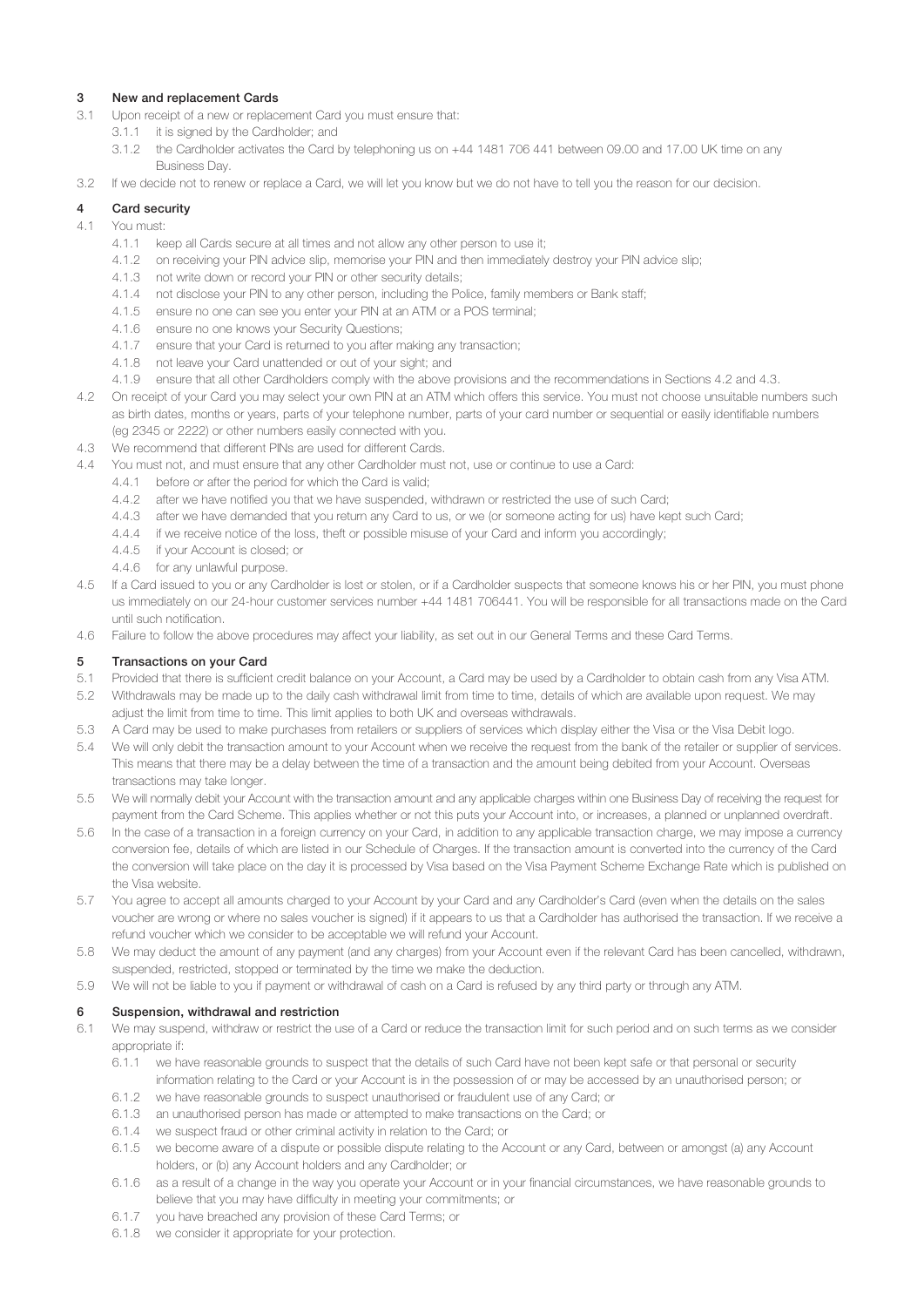- 6.2 If we decide to take any action as a result of any event described in Section 6.1, we will try to notify you before we act on our decision. However in some circumstances we may not be able to notify you in advance, for example, if we are prevented from doing so for legal reasons or it is not practical to do so. Where appropriate we will give you our reasons for our action.
- 6.3 You must, and must ensure that all Cardholders, cease the use of all Cards immediately if you receive an instruction from us not to undertake any further transactions on any Card or on your Account.
- 6.4 We may require you to return a Card to us. If we do this:
	- 6.4.1 you must return, or procure that the relevant Cardholder returns, the Card to us immediately, cut once through the magnetic strip and once through the chip; and
	- 6.4.2 we, or anyone acting on our behalf, may retain the Card if any Cardholder tries to use it.
- 6.5 If we receive notice of the loss, theft or possible misuse of a Card, we will cancel the Card. If the Card is then found, it must not be used by the Cardholder and it must be cut once through the magnetic strip and once through the chip. We may request proof of its destruction.
- 6.6 We may at any time change to a different Card Scheme. If we do so, we will issue the relevant replacement Card(s) to the Cardholder(s).

## 7 Authorising and stopping transactions

- 7.1 A merchant of services may ask us for authorisation before accepting payment by a Card. We may decline to give our authorisation if:
- 7.1.1 such Card has been reported as lost or stolen, or we have reason to suspect it has been lost or stolen; or
	- 7.1.2 there are insufficient funds in your Account; or
	- 7.1.3 taking account of all other transactions we have authorised, including those not yet charged to your Account, there may be insufficient funds available in your Account.
- 7.2 A transaction which has been authorised but not completed may be stopped by us on a Cardholder's request if we are provided with satisfactory proof that the transaction has been cancelled by the Cardholder.
- 7.3 A transaction which has been completed in accordance with our processes cannot be stopped.

# 8 Fees and charges

- 8.1 You may be charged for replacement Cards in accordance with the Schedule of Charges, if a Card is lost, stolen or damaged.
- 8.2 All other fees and charges payable by you in respect of the use of a Card are set out in the Schedule of Charges.

# 9 Additional Cardholder(s)

- 9.1 You may ask us to issue a Card to someone else who is authorised by you to undertake transactions (including someone who is acting under a Power of Attorney given by you).
- 9.2 If we agree to issue a Card to one or more Cardholder(s) we do so on the basis that you are responsible for ensuring that such Cardholder(s) complies with these Card Terms as if they were the Client. However you will be responsible for all transactions carried out on the additional Card(s).
- 9.3 You authorise us to disclose any information to a Cardholder relating to the use of any Card, which may include, details of Account balances.

#### 10 Passing information to third parties

- 10.1 You authorise us to disclose to any appropriate third party any relevant information:
- 10.1.1 in connection with the loss, theft or possible misuse of a Card;
- 10.1.2 in order for us to meet our obligations as a member of any Card Scheme to which we belong (e.g. Visa); and/or
- 10.1.3 in order that we may comply with Applicable Laws.

# 11 Your right to cancel any Card

11.1 You may cancel any Card at any time by notifying us in writing. Once cancelled, you must cut them once through the magnetic strip and once through the chip. We may request proof of destruction of the Card(s).

# 12 Your liability

- 12.1 In the absence of wilful default, negligence or fraud on the part of any Cardholder, you will not be responsible for any losses which result from any unauthorised use of a Card:
	- 12.1.1 before it came into your possession or the possession of the relevant Cardholder; or
	- 12.1.2 after we have been notified by the Cardholder that it has been lost or stolen or that someone else knows the PIN; or
	- 12.1.3 for the purpose of a payment where the Cardholder does not need to be present, provided that we are notified immediately on the Cardholder becoming aware of the misuse; or
	- 12.1.4 for a Contactless Transaction, provided we are notified immediately on the Cardholder becoming aware of the misuse.
- 12.2 A Cardholder will be deemed to have acted in a negligent manner if he:
	- 12.2.1 has failed to reasonably safeguard his Card;
	- 12.2.2 has kept a written record of his PIN on or with the Card;
	- 12.2.3 has kept his PIN in a form that can be readily identifiable as a PIN;
	- 12.2.4 has selected an unsuitable PIN;
	- 12.2.5 has disclosed his PIN to anyone, whether family or those in apparent authority including bank staff, or allowed them to use his Card;
	- 12.2.6 has unreasonably delayed in notifying us that his Card has been lost or stolen, or that his PIN has been disclosed;
	- 12.2.7 has failed to take all reasonable steps to prevent disclosure to any other person when keying in his PIN;
	- 12.2.8 has failed to comply or delayed in complying with the Bank's requirements to destroy his Card under these Card Terms; or
	- 12.2.9 has otherwise failed to comply with the requirements in Sections 4.1 to 4.5.
- 12.3 If you have been notified by us that a Card has been cancelled, suspended, withdrawn or restricted, or your Account frozen or closed, continued use of the Card, may constitute fraud by you. Accordingly:
	- 12.3.1 we may, in our sole discretion, publish or give notice of the cancellation, suspension, withdrawal of, restriction on, or freezing or closure of your Account to any merchant or any other person as we consider appropriate; and
	- 12.3.2 you will have no claim of any nature howsoever arising against us in respect of such notification.